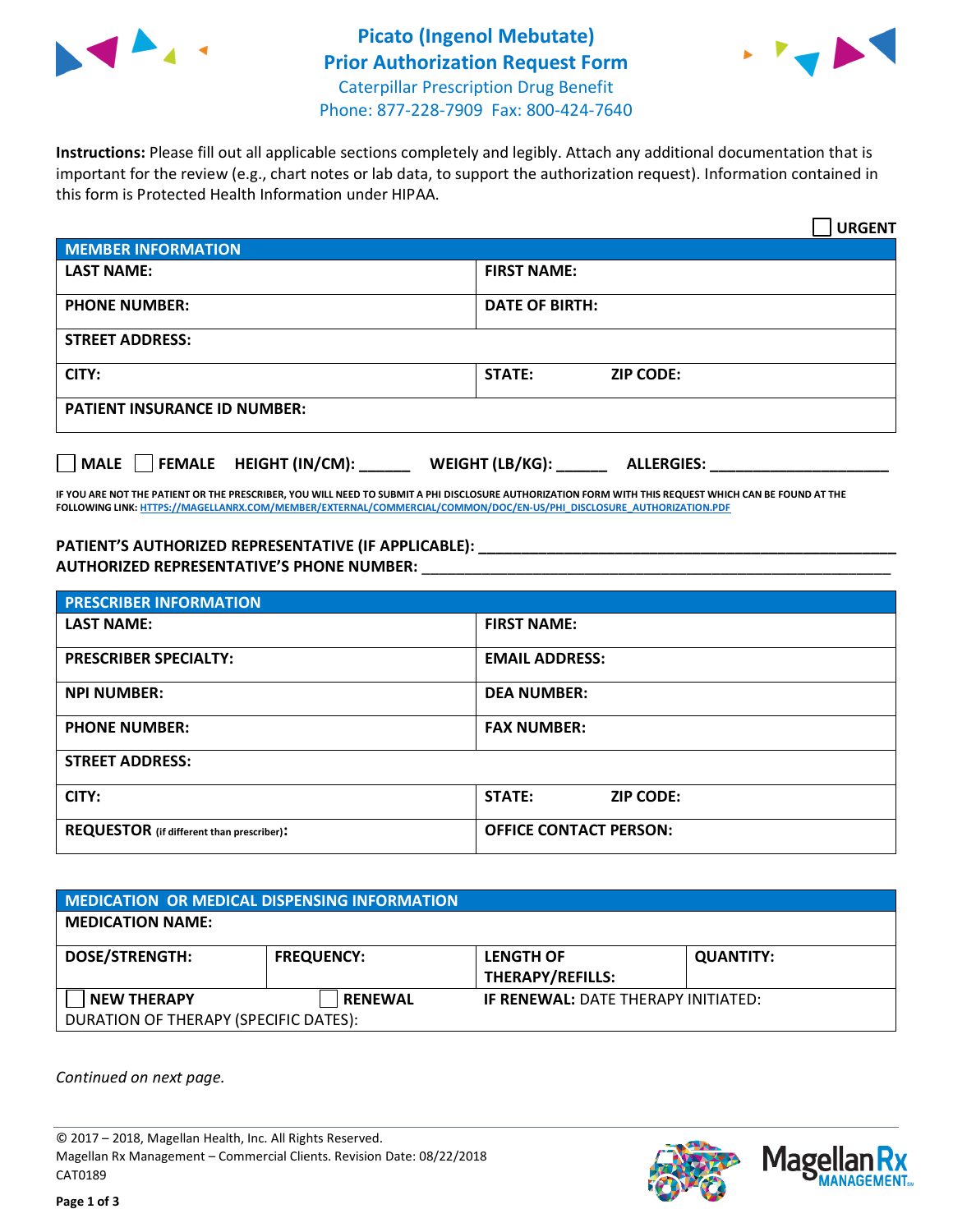



| <b>MEMBER'S LAST NAME:</b>                                                                                                                                                                                                                                                                                                                                                                                                                                                                                                                                                                  | <b>MEMBER'S FIRST NAME:</b>                                                                                                                                                                                                                                                                                                                                                                                                                            |                                                       |  |  |  |
|---------------------------------------------------------------------------------------------------------------------------------------------------------------------------------------------------------------------------------------------------------------------------------------------------------------------------------------------------------------------------------------------------------------------------------------------------------------------------------------------------------------------------------------------------------------------------------------------|--------------------------------------------------------------------------------------------------------------------------------------------------------------------------------------------------------------------------------------------------------------------------------------------------------------------------------------------------------------------------------------------------------------------------------------------------------|-------------------------------------------------------|--|--|--|
|                                                                                                                                                                                                                                                                                                                                                                                                                                                                                                                                                                                             | 1. HAS THE PATIENT TRIED ANY OTHER MEDICATIONS FOR THIS CONDITION?                                                                                                                                                                                                                                                                                                                                                                                     | NO <sub>1</sub><br>YES (if yes, complete below)       |  |  |  |
| <b>MEDICATION/THERAPY (SPECIFY</b><br>DRUG NAME AND DOSAGE):                                                                                                                                                                                                                                                                                                                                                                                                                                                                                                                                | <b>DURATION OF THERAPY (SPECIFY</b><br>DATES):                                                                                                                                                                                                                                                                                                                                                                                                         | <b>RESPONSE/REASON FOR</b><br><b>FAILURE/ALLERGY:</b> |  |  |  |
| <b>2. LIST DIAGNOSES:</b>                                                                                                                                                                                                                                                                                                                                                                                                                                                                                                                                                                   |                                                                                                                                                                                                                                                                                                                                                                                                                                                        | <b>ICD-10:</b>                                        |  |  |  |
| □ Actinic keratosis<br>$\Box$ Other diagnosis: $\Box$ ICD-10                                                                                                                                                                                                                                                                                                                                                                                                                                                                                                                                |                                                                                                                                                                                                                                                                                                                                                                                                                                                        |                                                       |  |  |  |
| 3. REQUIRED CLINICAL INFORMATION: PLEASE PROVIDE ALL RELEVANT CLINICAL INFORMATION TO SUPPORT A<br>PRIOR AUTHORIZATION.                                                                                                                                                                                                                                                                                                                                                                                                                                                                     |                                                                                                                                                                                                                                                                                                                                                                                                                                                        |                                                       |  |  |  |
| <b>Clinical Information:</b><br>Has the patient tried and had an inadequate response to at least three (3) of the following treatments? $\Box$ Yes $\Box$ No                                                                                                                                                                                                                                                                                                                                                                                                                                |                                                                                                                                                                                                                                                                                                                                                                                                                                                        |                                                       |  |  |  |
| If yes, please select:<br>□ Chemical peel / trichloroacetic acid /TCA<br>$\square$ Dermabrasion<br>□ Imiquimod (Aldara) cream<br>$\Box$ Liquid nitrogen / cryotherapy / freezing<br>$\Box$ Photodynamic therapy using methyl aminolevulinate (Metvixia) or aminolevulinic acid (Levulan Kerastick)<br>$\square$ Shave removal / curettage<br>□ Topical diclofenac 3% gel (Solaraze Gel)<br>□ Topical retinoids/ tretinoin<br>□ 5-Fluorouracil (Efudex/Carac/Fluoroplex)<br>Are there any other comments, diagnoses, symptoms, medications tried or failed, and/or any other information the |                                                                                                                                                                                                                                                                                                                                                                                                                                                        |                                                       |  |  |  |
| physician feels is important to this review?                                                                                                                                                                                                                                                                                                                                                                                                                                                                                                                                                |                                                                                                                                                                                                                                                                                                                                                                                                                                                        |                                                       |  |  |  |
| Please note: Not all drugs/diagnosis are covered on all plans. This request may be denied unless all required<br>information is received.                                                                                                                                                                                                                                                                                                                                                                                                                                                   |                                                                                                                                                                                                                                                                                                                                                                                                                                                        |                                                       |  |  |  |
| ATTESTATION: I attest the information provided is true and accurate to the best of my knowledge. I understand that<br>the Health Plan, insurer, Medical Group or its designees may perform a routine audit and request the medical<br>information necessary to verify the accuracy of the information reported on this form.                                                                                                                                                                                                                                                                |                                                                                                                                                                                                                                                                                                                                                                                                                                                        |                                                       |  |  |  |
| Prescriber Signature or Electronic I.D. Verification:                                                                                                                                                                                                                                                                                                                                                                                                                                                                                                                                       |                                                                                                                                                                                                                                                                                                                                                                                                                                                        | Date:                                                 |  |  |  |
| and arrange for the return or destruction of these documents.                                                                                                                                                                                                                                                                                                                                                                                                                                                                                                                               | CONFIDENTIALITY NOTICE: The documents accompanying this transmission contain confidential health information that is legally privileged. If<br>you are not the intended recipient, you are hereby notified that any disclosure, copying, distribution, or action taken in reliance on the contents<br>of these documents is strictly prohibited. If you have received this information in error, please notify the sender immediately (via return FAX) |                                                       |  |  |  |